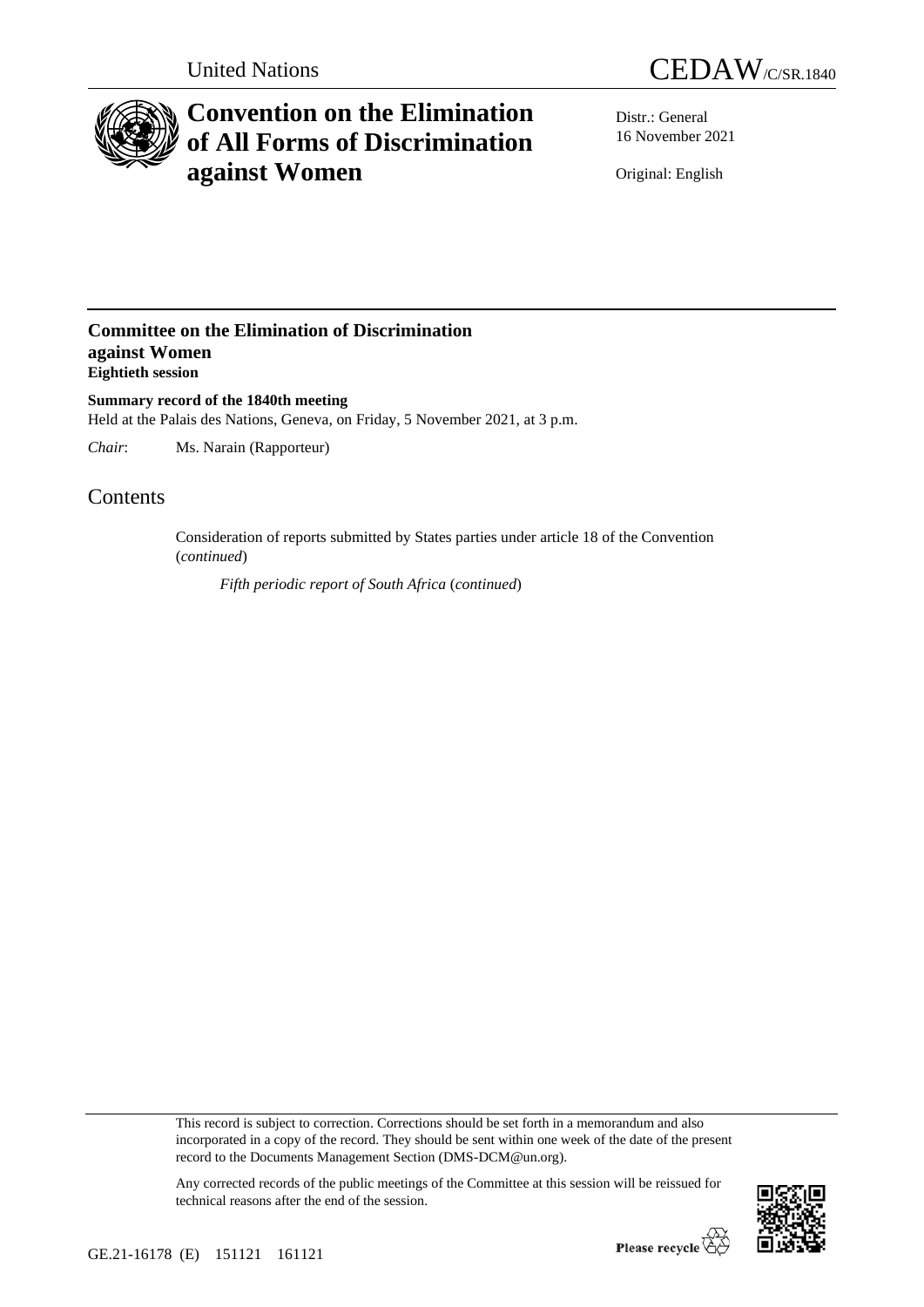*In the absence of Ms. Acosta Vargas, Ms. Narain, Rapporteur, took the Chair.*

*The meeting was called to order at 3 p.m.*

**Consideration of reports submitted by States parties under article 18 of the Convention** (*continued*)

*Fifth periodic report of South Africa* (*continued*) [\(CEDAW/C/ZAF/5,](https://undocs.org/en/CEDAW/C/ZAF/5) [CEDAW/C/ZAF/Q/5](https://undocs.org/en/CEDAW/C/ZAF/Q/5) an[d CEDAW/C/ZAF/RQ/5\)](https://undocs.org/en/CEDAW/C/ZAF/RQ/5)

1. *At the invitation of the Chair, the delegation of South Africa joined the meeting via video link.*

*Articles 10–14* (*continued*)

2. **Ms. Gbedemah**, speaking in follow-up to a question she had asked at the previous meeting, said that she wished to know what steps were taken within the national framework on school safety to handle cases of sexual abuse, including rape, in the schools. It would be helpful to know how many reports of such abuse had been made to the police and how many prosecutions and convictions those reports had led to.

3. **Ms. Ameline** said that, as she had noted earlier, she wondered what measures had been taken to achieve gender parity in the State party's traditional chieftaincies and what steps the State party planned to take to ensure that women participated in peace negotiations and agreements, in line with Security Council resolution 1325 (2000).

4. **Ms. Watson** (South Africa) said that the parents of schoolgirls who were pregnant as a result of rape often accepted payment from the perpetrator in a misguided attempt to keep the pregnancy quiet. The authorities were doing advocacy work to help parents understand that they had an obligation to report the sexual abuse to which their children were subjected and, when a case was opened, to go to court. As a result, accepting payment for what was referred to as damages was beginning to seem less palatable to parents.

5. The number of reports of sexual abuse in the schools was tracked by the police. Data on the prosecutions and convictions those reports had led to could also be obtained.

6. **A representative of South Africa** said that, every year, there were about 2 million young South Africans in the country's post-school education and training system. In July 2020, after three years of extensive consultations, a policy and strategic framework designed to combat the alarming amount of gender-based violence in South African institutions of higher learning had been put into place.

7. **Ms. Dettmeijer-Vermeulen** said that she wished to know how the Employment Equity Amendment Act, 2013 (Act No. 47 of 2013), under which employers were required to report employee income differentials, was enforced, whether the data reported by employers had been analysed and, if so, what those data showed. She also wished to know what plans had been made to narrow the gender pay gap in the sectors of the economy where it was particularly wide. In addition, she wondered what efforts the State party made to help black women find higher-paying jobs, how many cases of sexual harassment in the workplace had been arbitrated, whether specialized committees or courts had been set up to arbitrate those cases and, if so, whether they were accessible to marginalized women or women in low-wage employment.

8. It would be helpful to know whether the State party had any data on the workers' compensation claims made by domestic workers since recent amendments to the Compensation for Occupational Injuries and Diseases Act, 1993 (Act No. 130 of 1993). Data on the protection of domestic workers' rights in respect of working hours and wages under the Basic Conditions of Employment Act, 1997 (Act No. 75 of 1997), would also be welcome. In addition, it would be helpful to know how the Act was enforced and what steps were taken to ensure that domestic workers and their employers were made aware of domestic workers' labour rights.

9. She wished to know what the State party had done to ensure that sex workers could exercise their right to fair labour practices, as recognized in a 2010 ruling of the Labour Appeal Court. She also wished to know what steps the State party took to combat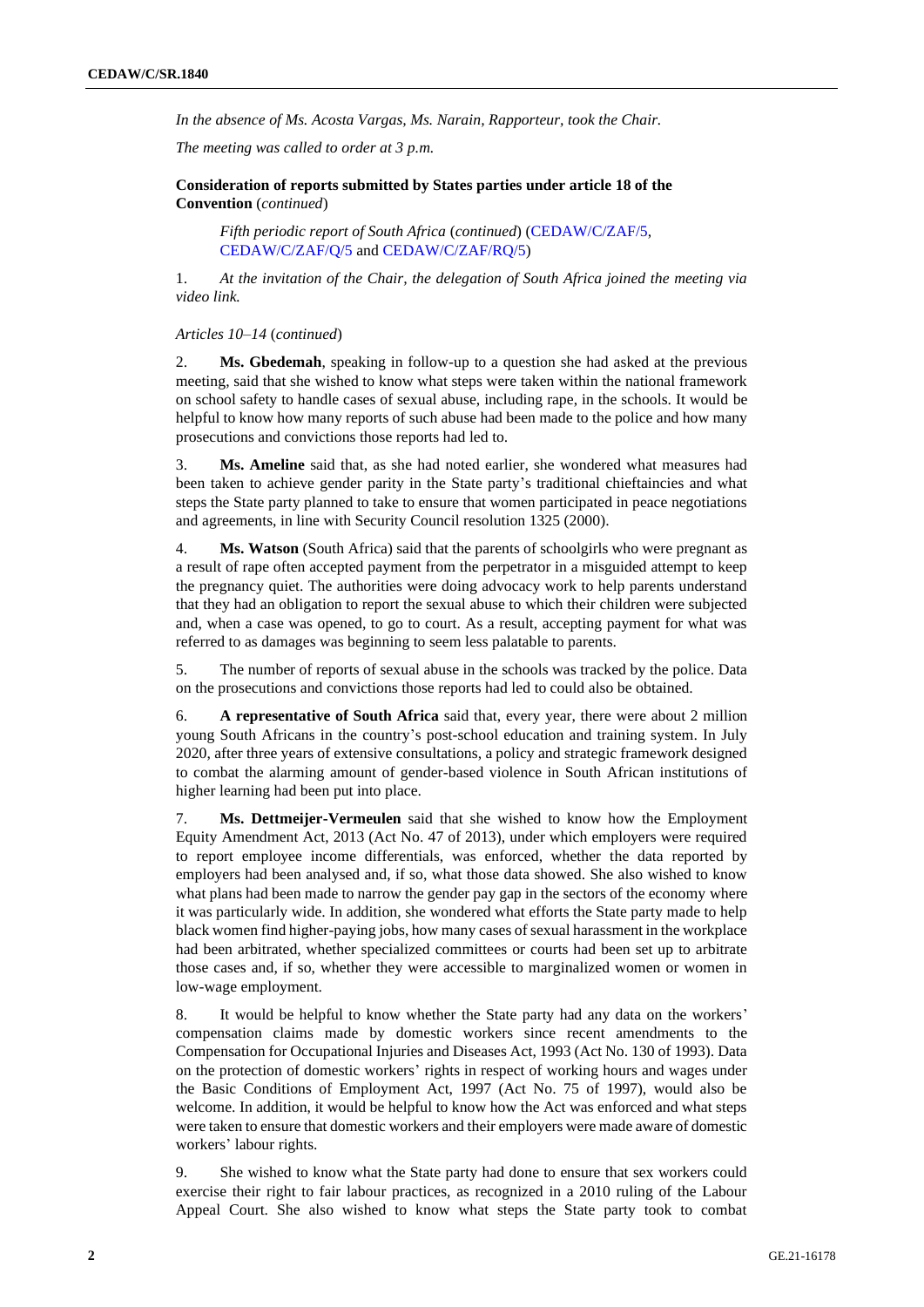discrimination on grounds of sex in farm work, which, like domestic work, was often done behind closed doors. What did the State party do to raise awareness of farmworkers' rights among both farmworkers and their employers?

10. **Ms. Mamashela** (South Africa) said that the form on which employers had been obliged report income differentials had been revised, as employers had struggled to provide relevant data. Meaningful data had been collected beginning only in 2020. A report with an analysis of the data, which would inform the efforts made by the Government to help ensure that women earned decent wages, could be submitted to the Committee once it was published. Labour inspectors could order employers to comply with their reporting obligations, and in the event of failure to comply the case would go to the courts, which would penalize the offending employer.

11. Low-wage workers could submit complaints of sexual harassment to the Commission for Conciliation, Mediation and Arbitration, which could order employers to pay compensation to employees whose rights had been violated. All employees, whether chief executives or domestic workers, could be awarded such compensation.

12. As domestic workers had been eligible for compensation under the Compensation for Occupational Injuries and Diseases Act only since February 2021, compensation claims they had submitted had not yet been processed and relevant statistics were not yet available. The number of claims submitted by domestic workers would be mentioned in the country's next periodic report.

13. No domestic worker earned less than the wage for domestic work prescribed in the National Minimum Wage Act (Act No. 9 of 2018). Over time, sector-specific minimum wages would be harmonized, and the minimum wage would be the same for everyone. Farmworkers were entitled to at least 21.69 South African rand an hour; the minimum wage for domestic work could be raised to that amount in early 2022.

14. Workers could not be subjected to unfair discrimination even if their work was illegal. Sex workers, for example, could submit complaints to the Commission for Conciliation, Mediation and Arbitration, which could award compensation.

15. Farmworkers' conditions of employment were regulated under the Basic Conditions of Employment Act. The country's labour inspectors helped ensure that farmworkers could exercise their employment rights, and farmworkers, like any other workers, could submit complaints to the Commission and the labour courts.

16. **Mr. Msomi** (South Africa) said that the State spent billions of South African rand to help farmworkers and their families escape poverty. Farm children, for instance, were given scholarships that enabled them to complete their studies, including in institutions of higher learning, and much of the funding that was set aside for rural schools was meant specifically to help farmworkers or their children.

17. **Ms. Maluleka** (South Africa), noting that democracy in her country had addressed both racism and patriarchy, said that the country's traditional leaders had always been men. Queens had been few and far between. Although political parties had adopted voluntary gender quotas, adopting such measures in a bid to ensure that the country's traditional monarchs were as likely to be kings as queens was bound to prove infeasible; by law, however, at least 30 per cent of the country's traditional leaders had to be women.

18. South Africa had a national action plan for the implementation of Security Council resolution 1325 (2000). Women were well represented on peace missions and in the diplomatic corps. The country had provided training on mediation to women in various parts of Africa and had sent female mediators to countries affected by conflict. In his time as Chair of the African Union, the President of South Africa had encouraged the implementation of the resolution.

19. **Ms. Dettmeijer-Vermeulen** said that she would like to know the frequency with which labour inspections were carried out in rural farms and households.

20. **Ms. Mamashela** (South Africa) said that farm inspections were conducted in accordance with national labour inspection programmes adopted on an annual basis, and that the labour inspectorate carried out both proactive inspections, which targeted certain sectors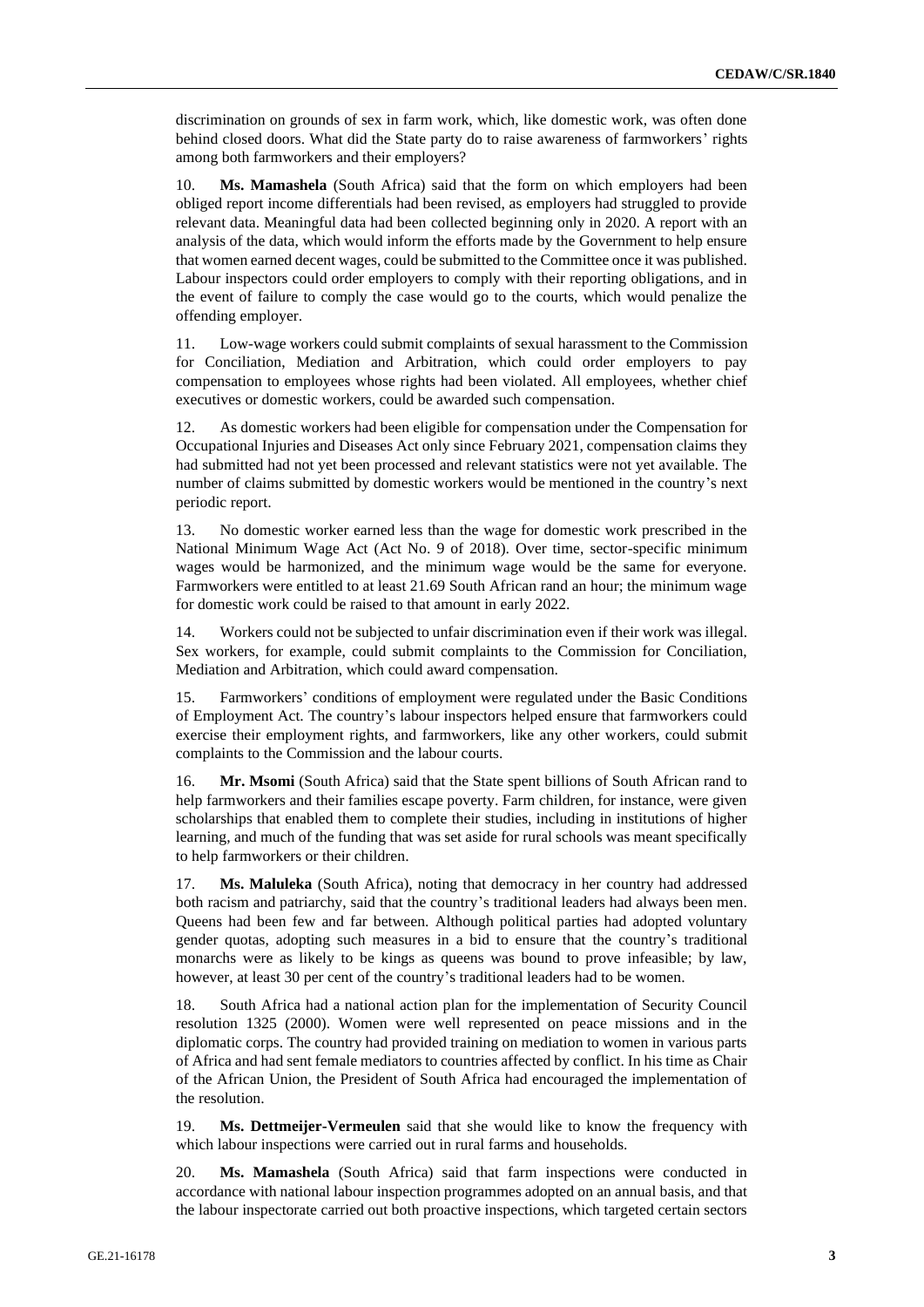according to a quarterly plan, and reactive inspections, which were conducted in response to reports of labour law violations, both of which were unannounced.

21. **Ms. Chalal** said that health-care coverage remained sparse in rural areas, where a relatively high proportion of women and girls lived. She invited the delegation to describe the State party's plans to ensure ready access to health-care facilities throughout the country. The Committee would welcome information on the measures planned to reduce the maternal mortality ratio and prevent teenage pregnancy, for example by extending access to contraceptives and family planning services. According to some reports, 27 per cent of abortions took place in the second trimester of pregnancy. The Committee would appreciate it if the delegation could describe how the State party would ensure access to safe and legal abortion in rural areas and how it would penalize medical staff who refused to carry out the procedure.

22. The periodic report mentioned the National Strategic Plan on HIV, Sexually Transmitted Infections and Tuberculosis. Noting that the authorities had also implemented a programme to combat HIV/AIDS among women sex workers for 2016–2019, she would welcome further information on the human and material resources allocated for the implementation and effectiveness of those plans and asked whether the Government had plans to adopt measures to combat the stigmatization at health facilities of women living with HIV/AIDS and to halt the practice of sterilization of women living with HIV/AIDS without their informed consent. During the coronavirus (COVID-19) disease pandemic, sexual and reproductive health services had been curtailed, as they had wrongly been considered nonessential. The Committee would like to learn about the impact of the closure of such services, particularly for women of vulnerable groups, and how emergencies, including instances of sexual violence or abortions, had been handled during the pandemic.

23. **Ms. Makua** (South Africa) said that mobile clinics were used to make health care accessible to women in rural areas. The health authorities continually updated the instructions for the management of obstetric emergencies and the policy regarding respect for maternal care, in particular to improve communication between service users and health care professionals, which was sometimes problematic. Various government agencies were engaged in efforts to reduce teenage pregnancy, for example by establishing safe centres and times for young people to enquire about sexual and reproductive health issues. The introduction of medication abortion, which was effective between the first and ninth week of pregnancy, would hopefully reduce waiting lists and make safe abortion more widely available before the second trimester of pregnancy. The policy regarding young people's access to contraceptives had been revised so that clinics at institutions of higher education could provide appropriate services, including long-acting, reversible contraceptives. As a result, there had been a reduction of unwanted pregnancies. During the pandemic, the Government had realized that many health professionals required additional training and had thus initiated a course to improve their general skills. Over 1,000 persons had taken part, and many continued to participate in the relevant platform. Most facilities treating persons living with HIV/AIDS were now simply labelled as sexual and reproductive health centres, thus decreasing the stigmatization associated with the virus.

24. The authorities had addressed the question of forced sterilization, in particular through the actions of a ministerial committee, which had ascertained that one reason for the emergence of the problem was that consent forms had not been properly used. The consent form had now been translated into the country's 11 languages. During antenatal care, health professionals spoke with the patient about the possibility of sterilization in the event of birth complications. The authorities had very quickly realized that the closure of obstetric and gynecological services during the pandemic had been inappropriate and had reversed the decision immediately; services had quickly resumed. The reduction of services during the pandemic had been addressed through public-private partnerships.

25. **Ms. Bethel** said that the Committee would like to know in what ways the Government's initiative in support of green industries had affected the economic empowerment of women in the country, which groups had benefited, and in which economic sectors they worked. It would especially appreciate information on the ways in which the empowerment of rural and other marginalized women had been advanced in the process. The delegation might also elaborate on the gender responsive component of the national Green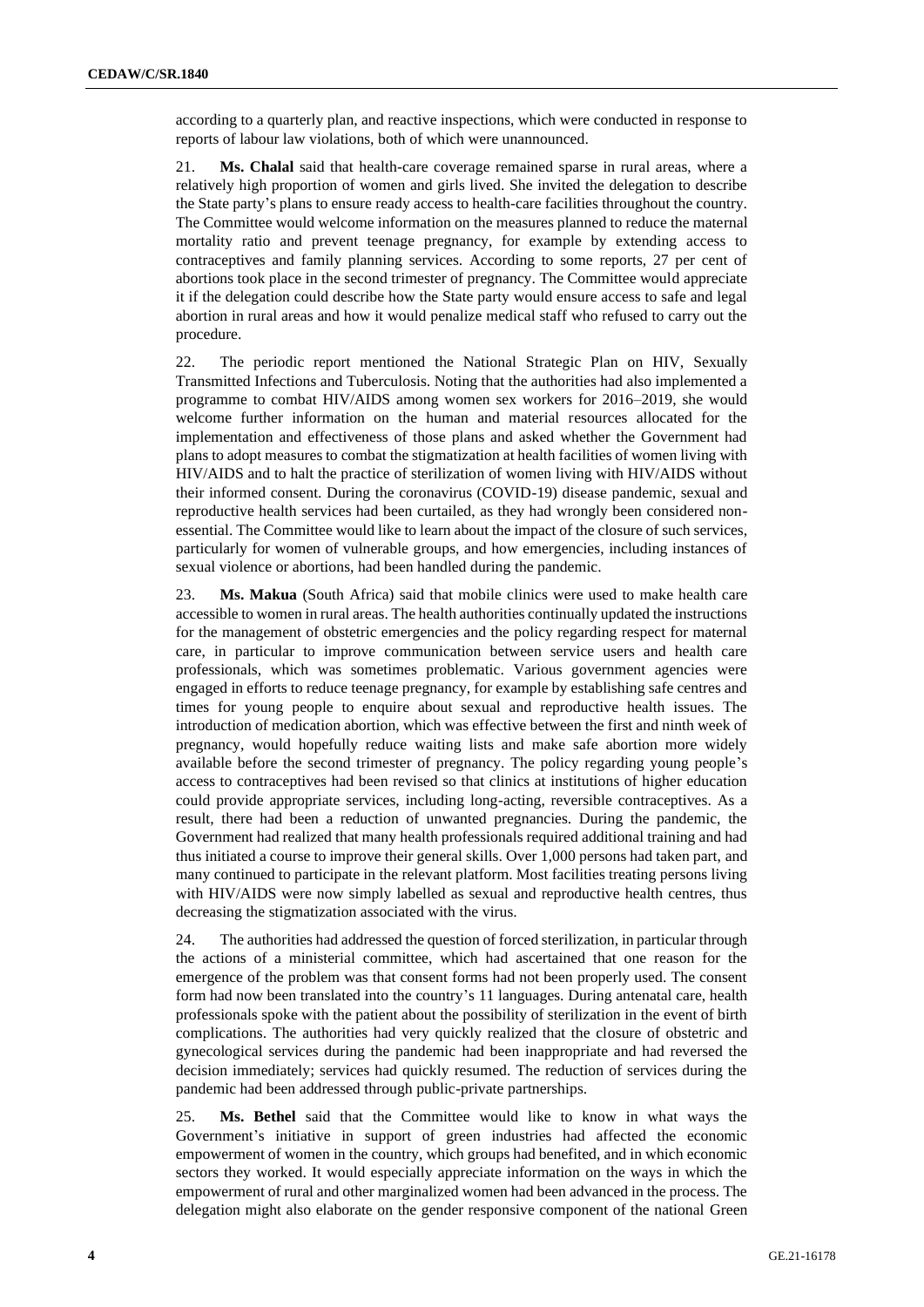Fund. She would like more information on the time-bound targets for the realization of the country's objectives in regard to women's economic empowerment and the urgent transition to a resilient, low-carbon or carbon-neutral economy, on the country's plan to reduce and eliminate the use of coal-based energy, especially in rural areas, and to replace such energy sources with affordable, sustainable energy resources and on the mechanisms in place to evaluate the progress of green industries and women's economic empowerment.

26. The Committee would like to know what measures were planned by the State party to increase women's access to public procurement spending and whether any skill enhancement or training programmes were being carried out to assist them. It would like to know whether any steps had been taken to help women, particularly in rural areas, to gain ownership or secure recognition of their property and to have the means to formalize their property rights and access to land. Women with land tenure would have collateral and would thus enjoy much easier access to financial services. For women without collateral, technological innovations such as mobile transfer services could also facilitate low-cost access to finance.

27. She would like to know if any technological solutions were in place for example to provide information on agricultural crops that were both nutritious and commercially and environmentally sustainable. As rural and migrant women tended to hold precarious jobs, often in the informal sector, they had been disproportionately adversely affected by the pandemic. She would like to know what social benefits had been provided by the Government for female migrant workers, persons with disabilities and heads of households who were not formally employed and whether the authorities would consider adopting transformative fiscal policies and strategies to meet the needs and reduce the burden borne by women in care work.

28. **Ms. Gabr**, noting the low level of female ownership of farms and land in rural areas, said that she would like to know how the land reform process had advanced and what steps the State party had taken to implement the Committee's general recommendation No. 34 on the rights of rural women. She would welcome examples and specific information on the number of women who had married under customary law and whose rights upon the dissolution of a marriage had been recognized as a consequence of the recent adoption of an amendment to the Recognition of Customary Marriages Act. Detailed information about the implementation in rural areas of the Committee's general recommendation No. 37 on genderrelated dimensions of disaster risk reduction in the context of climate change would also be appreciated. The State party had mentioned the lack of financial resources with which to undertake gender-responsive action against climate change, for example through education and public awareness campaigns in rural areas with high illiteracy rates. How did the authorities plan to address that problem in the light of the international community's interest in tackling climate change?

29. **Ms. Peláez Narváez**, noting that the legal provisions and policies in the State party were quite advanced and in theory protected women in vulnerable situations, asked whether the rights of lesbian, gay, bisexual, transgender and intersex women were respected in practice, whether special protection was afforded to women refugees and asylum seekers, and whether the protection of women living with HIV/AIDS against forced sterilization would be covered in the law on sterilization. She also asked whether women previously subjected to forced sterilization would be provided with reparation and care. The delegation was invited to inform the Committee of measures in place to raise awareness among young women about HIV/AIDS and on safe sexual practices and to combat popular beliefs about HIV/AIDS, according to which, for instance, a person could cure the disorder by having sex with a virgin. She wished to know whether the authorities intended to amend a law dating from the 1960s that limited the ability of sterilized women to file civil proceedings for three years after a forced sterilization.

30. The Committee would like to know whether there were any specific legal provisions protecting women with disabilities who were victims of domestic violence and sexual violence and whether the State party would withdraw the guidelines for the licensing of facilities to care for persons with disabilities, which apparently violated their right to live within the community. What policies would the State party adopt to protect persons with albinism, and particularly women, who were often the victims of stereotypes, abuse, violence and exploitation?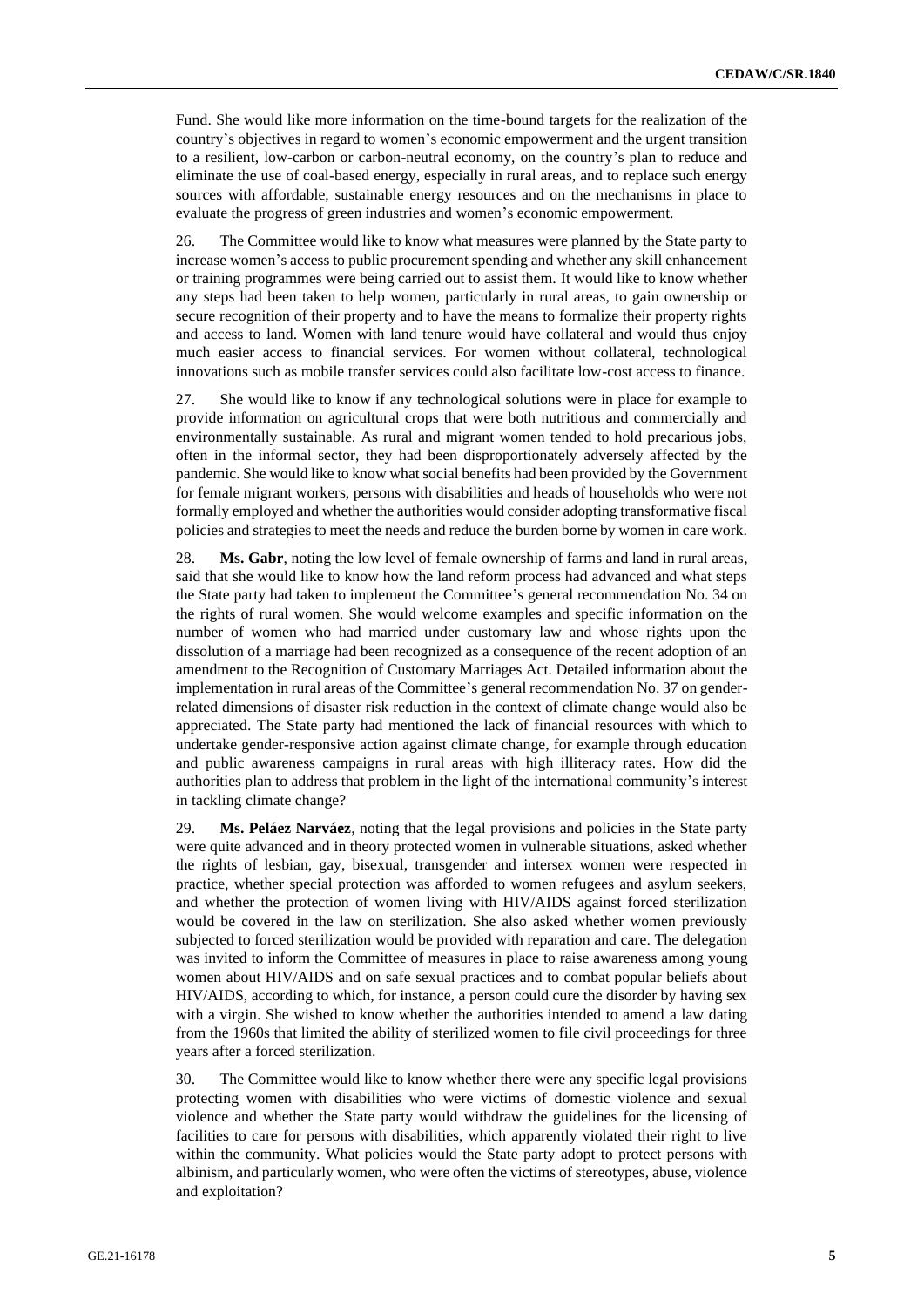31. **Ms. Makholela** (South Africa) said that the Disaster Management Act, as amended in 2015, provided for the inclusion of representatives of women's organizations, children, older persons and persons with disabilities in the National Disaster Management Advisory Forum. Pursuant to the Act, a web-based national disaster loss, damage and knowledge database system was to be developed, with data on affected populations disaggregated by geographic area, gender, age and disability.

32. The Climate Change Bill and the National Climate Change Adaptation Strategy specifically acknowledged the need for decision-making to consider the special needs and circumstances of localities and people who were particularly vulnerable to the adverse effects of climate change, including women, especially poor and rural women. The Presidential Climate Commission had been established to advise the Government on pathways to transition to a lower-carbon and climate-resilient society. It was composed of representatives from business, labour, NGOs, the science community and the Government. The Department of Forestry, Fisheries and the Environment also had a dedicated monitoring and evaluation system to check how the country was progressing in its climate transition.

33. **Ms. Makgotla** (South Africa) said that the Government had called for 40 per cent of all public procurement spending to be allocated to women-owned businesses. The presidency and the National Treasury were monitoring procurement to ensure that the target was achieved. The Women Economic Assembly had been launched in October 2021, bringing together procurement specialists from the public and private sectors and women entrepreneurs. With regard to information and communications technology support for women, digital hubs and incubation hubs in townships and rural areas gave women who ran small, medium and micro enterprises and informal businesses opportunities to develop their skills and take advantage of digital platforms. The Government also ensured that women entrepreneurs had access to funding. The specialized fund for persons with disabilities in business prioritized women with disabilities. The Small Enterprise Development Agency provided non-financial support to many women entrepreneurs, in both formal and informal businesses, to develop their business and marketing skills. The Agency was also helping to implement the International Labour Organization Transition from the Informal to the Formal Economy Recommendation, 2015 (No. 204). The Green Fund was also a source of support for women.

34. **Mr. Zulu** (South Africa) said that the Department of Agriculture, Land Reform and Rural Development dealt with issues of land reform pursuant to sections 25 (5) and (6) of the Constitution. Efforts were being made to fast-track access to land for women, young people and persons with disabilities. Under the National Policy for Beneficiary Selection and Land Allocation adopted in 2020, 50 per cent of the land available must be allocated to women. Work was under way on the bill on land redistribution, which would provide different models to support the allocation of land to women, in line with the White Paper on Land Policy. As part of the land redistribution programme, the Government had thus allocated 5 million ha of land to 308,000 beneficiaries, of which 480,000 ha had been allocated to 71,000 women. The land tenure reform programme addressed issues related to women's security of tenure, especially in communal and rural areas. A position paper on communal land had been approved to try to address insecurity of tenure in those areas. The Department had completed consultations with the traditional councils across the country and was now consulting with the communities to address issues of insecurity of tenure and access to land by women. The Upgrading of Land Tenure Rights Act had been amended pursuant to an order of the Constitutional Court, as it discriminated against women in that, in the event of the upgrading or conversion of a title deed, ownership had always been granted to men. Women had now also been given that right. The draft of the communal land tenure bill had also been finalized and would address issues related to the tenure of vulnerable groups within traditional communities, where land was normally only allocated to men. Concerning the farm workers evicted in commercial farming areas, most of whom were women, the Extension of Security of Tenure amendment bill had been passed into law and the accompanying regulations were currently being finalized. Agri-villages were being developed to provide rural women with homes and long-term security of tenure.

35. **Ms. Makua** (South Africa) said that one of the measures taken with regard to the issue of forced sterilization was to educate women on their sexual and reproductive health rights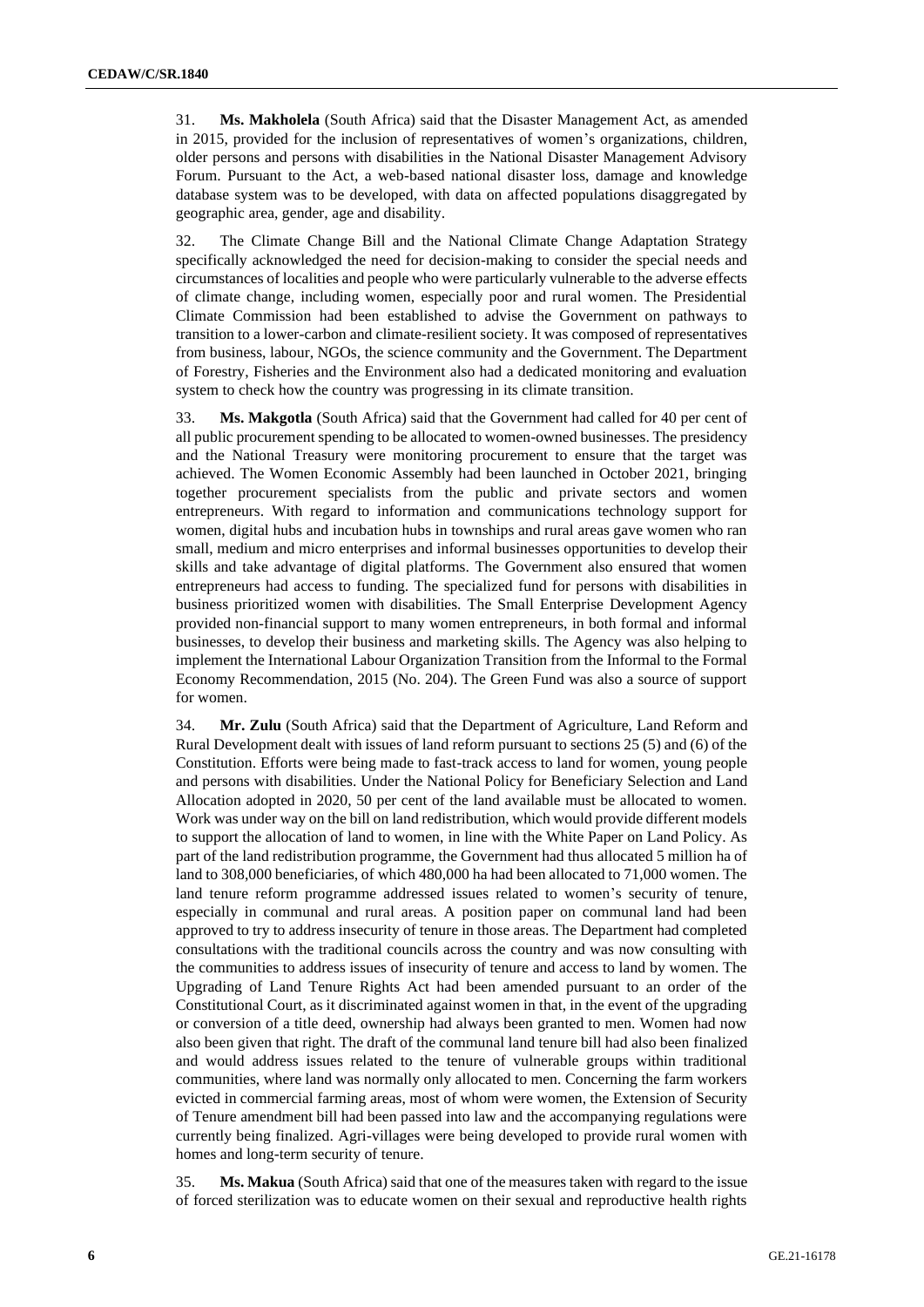and the importance of consenting to any medical procedure. An awareness-raising campaign on HIV/AIDS was currently being run on national and community radio stations, and outreach activities were being conducted in the most rural areas, where people did not have access to digital platforms, on a range of health-related issues, including HIV/AIDS. Increasingly, the emphasis in the health system was on prevention rather than cure. Men were also being included in the various strategies to ensure that they were better informed about reproductive health issues and supported their partners in visiting health facilities.

36. **Ms. Kambula** (South Africa) said that the Land Claims Court had been established for a limited period to deal with claims for the restitution of land. The Land Court Bill had thus been developed to provide the framework for the establishment of a permanent court, whose judgments would be appealable before a special land court of appeal. Such a structure would allow the State party to properly deal with issues of historic dispossessions of land.

37. With regard to violence against persons with disabilities, a national policy framework on reasonable accommodations for persons with disabilities had been developed to make the criminal justice system accessible to persons with disabilities and ensure that they could attend courtrooms to testify if they were the victims of a crime.

38. **Ms. Makgotla** (South Africa) said that the lockdowns imposed in response to the COVID-19 pandemic had had a particular impact on women entrepreneurs, most of whom ran businesses in highly vulnerable sectors such as tourism and manufacturing. The Government had rapidly taken measures to mitigate the economic effects of the pandemic by saving jobs and protecting business owners. A debt relief facility had been introduced for small, medium and micro enterprises to help company owners pay their salaries and bills; almost 66 per cent of the funds allocated had gone to women-owned businesses. The township and rural enterprise support fund had also provided small grants to women entrepreneurs, including women who ran informal businesses, to help them sustain and diversify their businesses during the pandemic. To mitigate the effects of any future pandemics, women-owned small, medium and micro enterprises were also receiving support to leverage technology and e-commerce platforms and improve their digital and financial literacy. Efforts were also being made to empower women entrepreneurs to manufacture more products locally, including personal protective equipment.

39. **Ms. Bethel** said that she would be particularly interested to hear a response to her question on the empowerment of women in the green economy and the transition from a coalbased to a low-carbon economy.

40. **Ms. Nkoana-Mashabane** (South Africa) said that the delegation would provide a detailed response to that question in writing.

41. **Ms. Makholela** (South Africa) said that the Presidential Climate Commission was dealing with issues related to the transition from a coal-based to a net-zero economy.

## *Articles 15 and 16*

42. **The Chair** said that she wished to know when the State party would enact a law prohibiting all child marriages that would apply equally to boys and girls and allow for no derogations. In view of the fact that *ukuthwala*, involving the abduction of women and girls for the purpose of forced marriage, continued to be practised, particularly in rural areas, she asked when the single marriage bill currently under consideration might be submitted to Parliament, whether women and girls had been consulted over the preparation of the bill and whether it addressed the issues of polygamy, polyandry, the minimum age for marriage and harmful practices such as forced marriage. She wondered what effect the adoption of the bill would have on the recognition of customary marriages, women's inheritance rights and the recognition of religious marriages, including Muslim and Hindu marriages. The Committee would be interested to know whether interim measures would be taken to protect the rights of women seeking a divorce after contracting a Muslim or Hindu marriage.

43. The Government might state whether it had taken any steps to raise awareness among women's rights activists and justice officials of general recommendation No. 29 (2013) of the Committee and general comment No. 6 of the African Commission on Human and Peoples' Rights, both of which addressed the economic consequences for women of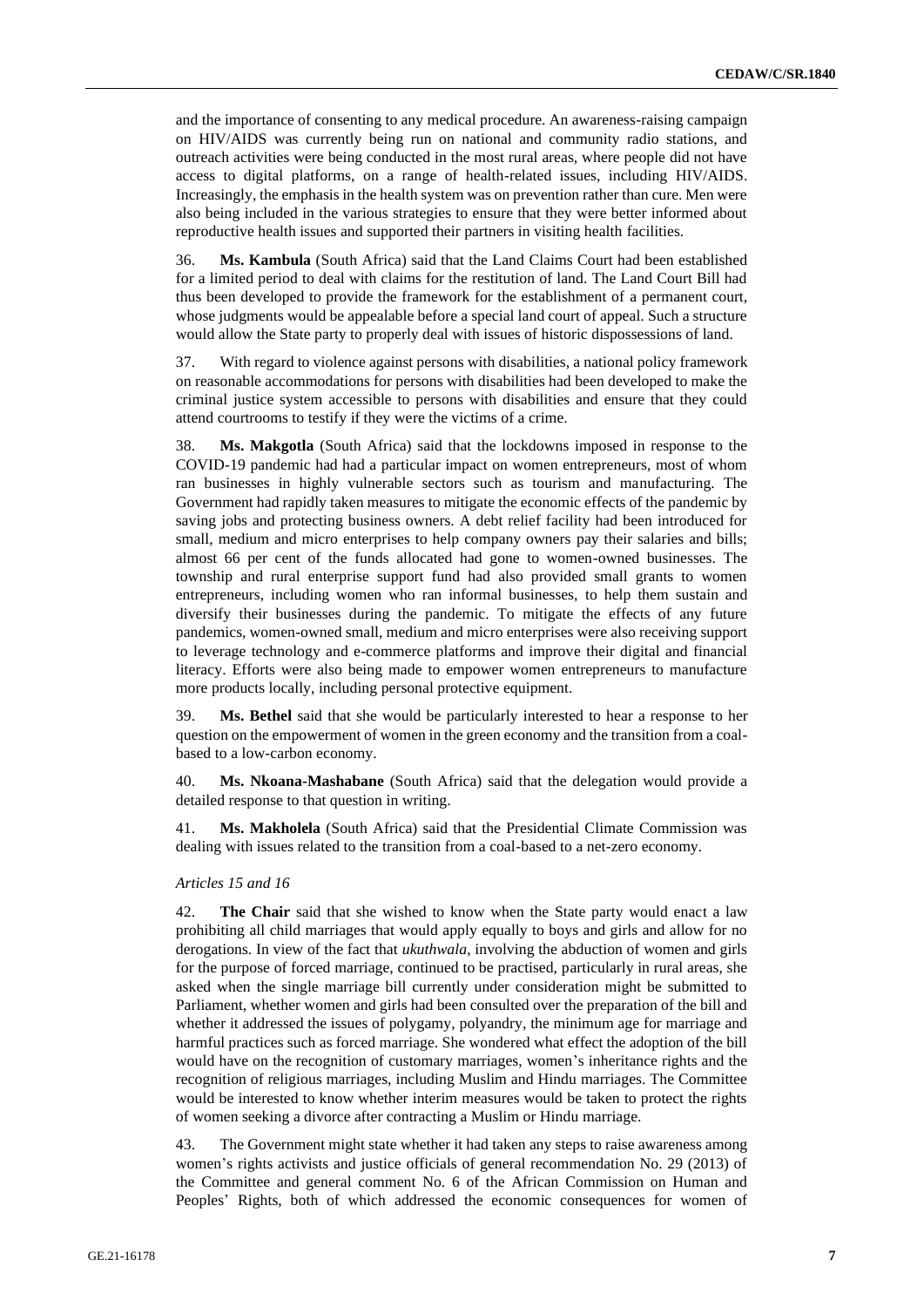marriage, divorce and separation. Lastly, she asked whether any steps were being taken to enhance women's marital property rights, including the tenure rights of rural women in customary marriages, and whether the State party would amend its legislation in the light of the recommendations on marital property rights issued by regional and international organizations.

44. **Mr. Mahumani** (South Africa) said that the Government was aware that some of the country's legal provisions on marriage were in violation of the Convention. It was currently developing a proposal for the amendment of laws on marriage that would eliminate all exceptions to the prohibition of child marriage. With regard to women's inheritance rights, the Constitutional Court, in its rulings in the cases of *Gumede (born Shange) v. President of the Republic of South Africa and others* and *Ramuhovhi and others v. President of the Republic of South Africa and others*, had found that sections 7 (1) and (2) of the Recognition of Customary Marriages Act discriminated against women's property rights and were therefore unconstitutional. In response to those findings, the Government had adopted the Recognition of Customary Marriages Amendment Act (No. 1 of 2021), which provided that the community of property regime automatically applied in monogamous customary marriages while joint and equal rights to marital property must be enjoyed by all spouses in a polygamous marriage. Steps would be taken to ensure that Muslim and Hindu marriages were fully recognized in law. One of the six pillars of the National Strategic Plan on Gender-Based Violence and Femicide concerned measures to raise awareness of the extent and nature of gender-based violence in South Africa. The Government was making plans to raise awareness of the consequences of the Recognition of Customary Marriages Amendment Act (No. 1 of 2021).

45. **Mr. Smith** (South Africa) said that, in the case of *Jezile v. the State and others*, the court had rejected the appellant's claim that *ukuthwala* constituted a traditional practice of his community and that he should therefore be exonerated from the charge of trafficking in persons for the purpose of sexual exploitation. Although the court had recognized the legitimacy of certain traditional practices, its ruling had established that legal action would be taken against acts that constituted criminal offences. Following that ruling, further prosecutions had been brought against persons who had cited the practice of *ukuthwala* in an attempt to justify the commission of criminal offences. The National Prosecuting Authority, in conjunction with the Department of Justice and Constitutional Development and other agencies, had conducted campaigns to raise awareness of the fact that certain practices were unlawful. In so doing, it had sought to obtain the support of traditional leaders.

46. **Ms. Maluleka** (South Africa) said that the bill on Muslim marriages had been supported by some members of the Muslim community but opposed by a number of imams, religious leaders and ordinary Muslims of both sexes, who felt that the laws set out in the Qur'an were sacrosanct and could not be contradicted. As the process of developing the bill had been complicated and protracted, the Government was now seeking to develop a single marriage bill that applied to all marriages, including all customary, religious and polygamous marriages. The inheritance rights of persons in customary marriages were protected by laws that were currently in force.

47. **Ms. Nkoana-Mashabane** (South Africa) said the COVID-19 pandemic had had an adverse impact on gender equality but had also provided opportunities for exploring new ways of empowering women and girls. The Government was committed to processing the bill on women's empowerment and gender equality, which was intended to strengthen the regulatory framework on gender equality and facilitate the assessment of the Government's actions in the area. The bill would also make it possible to fully implement gender-responsive budgeting and to hold stakeholders accountable for their contributions to promoting gender equality.

48. The Department of Women, Youth and Persons with Disabilities was continuing to strengthen its partnerships with the National Treasury, the Department of Planning, Monitoring and Evaluation and the International Monetary Fund to ensure that genderresponsive budgeting was implemented across government agencies and at the municipality level. The Government was making efforts to ensure that the gender perspective was considered in the implementation of the South African Economic Reconstruction and Recovery Plan. Consultations were being conducted in connection with a bill on the